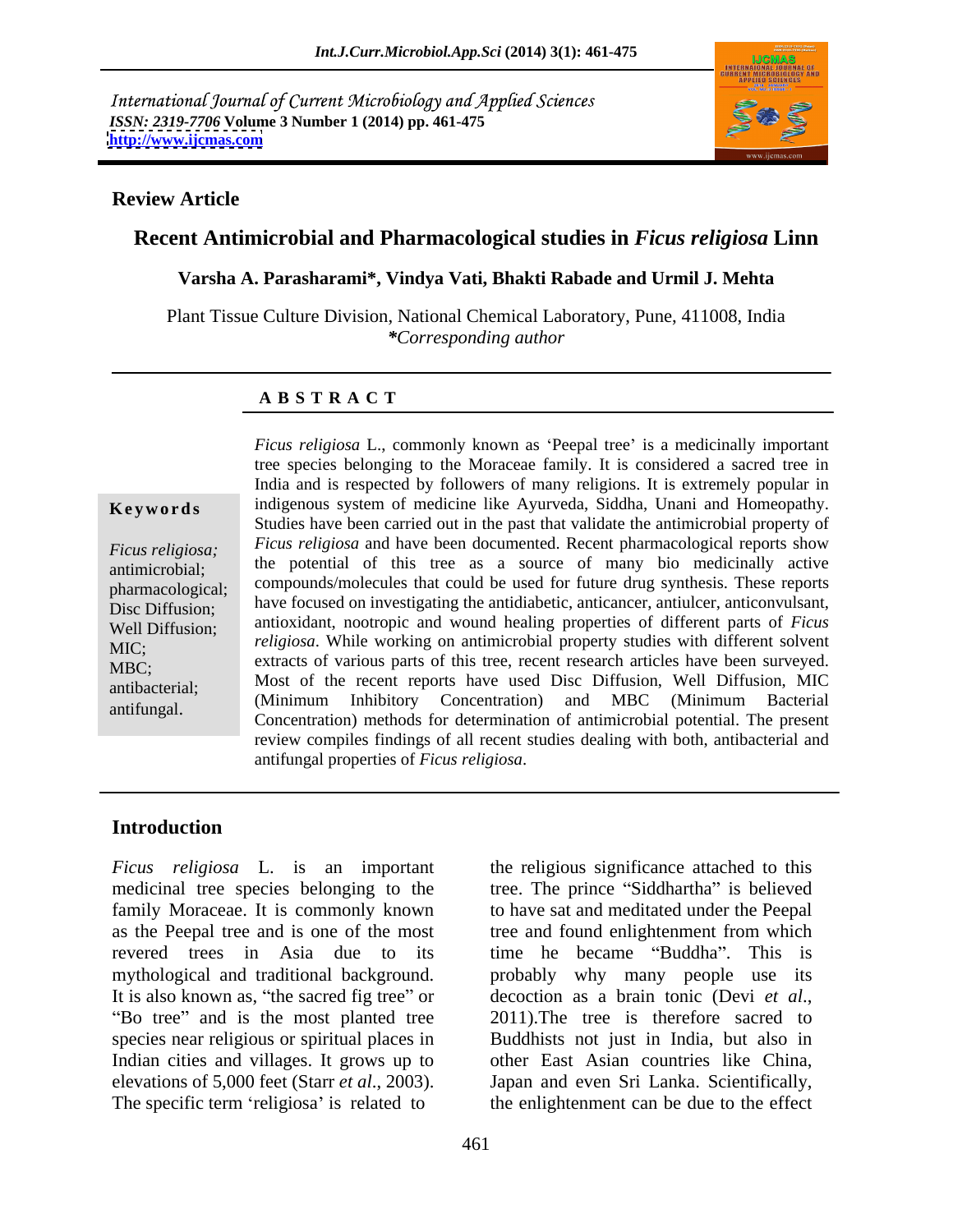of this tree on the central nervous system *Ficus religiosa* L. is the most popular (CNS). It is said that the Peepal Tree's infrared sauna produces radiant energy, indirectly via air or steam, the infrared by 33 names namely Achyutavas, sauna of the Peepal tree is absorbed Ashvatha, Bodhidru, Bodhidruma, directly into the human body and provides Chaityadru, a large number of benefits including better Chalapatra, Devatma, Dhanurvriksha, circulation and increased energy as the sauna's radiant energy penetrates deeply Guhyapushpa, Kapitana, Kesavalaya, oxygen flow, increasing circulation and Mahadruma, Mangalya, Nagabandhu,

studied and is reported as the nootropic Attugamani, Ilanai, Kanavam, (Vinutha *et al*., 2007; Kaur *et al*., 2010; Devi *et al*., 2011), anti-convulsant (Vyawahare *et al*., 2007; Patil *et al*., 2011; enhancing properties (Devi *et al*., 2011; Rao *et al*., 2011) of various parts of the

| <b>Domain</b>    | <b>Eukaryota</b>         | ZUI I.                                                                                                                                                                                                                                                                                                                                                                                                                                                                                                  |
|------------------|--------------------------|---------------------------------------------------------------------------------------------------------------------------------------------------------------------------------------------------------------------------------------------------------------------------------------------------------------------------------------------------------------------------------------------------------------------------------------------------------------------------------------------------------|
| Kingdom          | Plantae                  | The present review has been undertaken                                                                                                                                                                                                                                                                                                                                                                                                                                                                  |
| Phylum           | Tracheophyta             | during the antimicrobial activity studies                                                                                                                                                                                                                                                                                                                                                                                                                                                               |
| Subphylum        | Euphyllophytina          | conducted and the literature survey carried                                                                                                                                                                                                                                                                                                                                                                                                                                                             |
| Infraphylum      | Radiotopses              | out with different solvent extracts of <i>Ficus</i>                                                                                                                                                                                                                                                                                                                                                                                                                                                     |
| Class            | Magnoliopsida            | <i>religiosa</i> using both <i>in vivo</i> plant parts and                                                                                                                                                                                                                                                                                                                                                                                                                                              |
| Subclass         | Dilleniidae              | <i>in vitro</i> regenerated tissues. There are                                                                                                                                                                                                                                                                                                                                                                                                                                                          |
| Superorder       | <i>Urticanae</i>         | numerous pharmacological, phytochemical                                                                                                                                                                                                                                                                                                                                                                                                                                                                 |
| Order            | Urticales                | and ethnomedicinal studies carried out on                                                                                                                                                                                                                                                                                                                                                                                                                                                               |
| Family           | Moraceae                 | this tree and many recent reviews have                                                                                                                                                                                                                                                                                                                                                                                                                                                                  |
| Tribe            | Ficeae                   | mentioned these studies (Chandrasekar et                                                                                                                                                                                                                                                                                                                                                                                                                                                                |
| Genus            | $Ficus$ ( $FY$ - $kus$ ) | al., 2010; Makhija et al., 2010; Singh et                                                                                                                                                                                                                                                                                                                                                                                                                                                               |
|                  | Linnaeus                 | <i>al.</i> , 2011; Panchavat, 2012). Recently                                                                                                                                                                                                                                                                                                                                                                                                                                                           |
| Specific epithet | religiosa L.             | many reports have been published on the<br>$\mathcal{L} = \mathcal{L} = \mathcal{L} = \mathcal{L} = \mathcal{L} = \mathcal{L} = \mathcal{L} = \mathcal{L} = \mathcal{L} = \mathcal{L} = \mathcal{L} = \mathcal{L} = \mathcal{L} = \mathcal{L} = \mathcal{L} = \mathcal{L} = \mathcal{L} = \mathcal{L} = \mathcal{L} = \mathcal{L} = \mathcal{L} = \mathcal{L} = \mathcal{L} = \mathcal{L} = \mathcal{L} = \mathcal{L} = \mathcal{L} = \mathcal{L} = \mathcal{L} = \mathcal{L} = \mathcal{L} = \mathcal$ |

which is the same as the sun, but without in one language, the tree is referred to in the harmful ultraviolet rays. Unlike multiple ways across the world. Consider traditional saunas which heat the body the examples of Sanskrit where it is known into joints, muscles and tissues, speeding Krishnavass, Kshiradruma, Kunjarashana, improving metabolism. Pavitraka, Pippala, Sevya, Shrimana, [\(http://www.bodhitreeyogacentre.ca/Bodhi](http://www.bodhitreeyogacentre.ca/Bodhi) Shubhada, Shuchidruma, Shymala, Vipra, [%20Tree%20Yoga%20Kemptville.swf\)](%20Tree%20Yoga%20Kemptville.swf). Vishala, Vriksharaja, Yajnika. In Tamil, The effect on the CNS is also scientifically Arasu, Atti, Arayal, Asuvattam, Attiru, Singh *et al*., 2012, 2013) and memory Tanavam, Tiru or Vanagandi. And even in tree.The botanical classification of *Ficus*  du diable, Arbre des pagodes, Figuier des *religiosa* (modified from Chandrasekar *et*  pagodes (Kirtikar and Basu, 1993; Panda, *al*., 2010) is as follows: 2005; Kunwar and Bussmann, 2006; member of the genus Ficus, and is known by more than 150 names (Figure. 1). Even by 33 names namely Achyutavas, Ashvatha, Bodhidru, Bodhidruma, Chaityavriksha, Chaladala, Chalapatra, Devatma, Dhanurvriksha, Gajabhakshaka, Gajapatra, Guhyapushpa, Kapitana, Kesavalaya, Mahadruma, Mangalya, Nagabandhu, people call it Aswartham, Achuvattam, Attugamani, Ilanai, Kanavam, Kunjarasanam, Magadurumam, Mare, Narayanam, Padaroganam, Panai, Pittalam, Saladalam, French, it has around 6 names that are Allemaron, Aoa, Arbre des conseils, Arbre Pullaiah, 2006; Khare, 2007; Singh *et al*., 2011).

speaked prince  $\left\{\right. \right.$  antimicrobial activity of this medicinally The present review has been undertaken Kingdom *Plantae* Phylum *Tracheophyta* during the antimicrobial activity studies conducted and the literature survey carried out with different solvent extracts of *Ficus religiosa* using both *in vivo* plant parts and Class *Magnoliopsida in vitro* regenerated tissues. There are Subclass *Dilleniidae* numerous pharmacological, phytochemical Superorder *Urticanae* and ethnomedicinal studies carried out on Order *Urticales* this tree and many recent reviews have mentioned these studies (Chandrasekar *et al*., 2010; Makhija *et al*., 2010; Singh *et*  Genus *Ficus (FY-kus) al*., 2011; Panchavat, 2012). Recently many reports have been published on the Subphylum *Euphyllophytina* conducted and the literature survey carried Infraphylum *Radiotopses* **Queen** out with different solvent extracts of *Ficus* Family *Moraceae* **now** this tree and many recent reviews have Tribe *Ficeae* **Figure 1** mentioned these studies (Chandrasekar *et Linnaeus* Specific epithet *religiosa L*.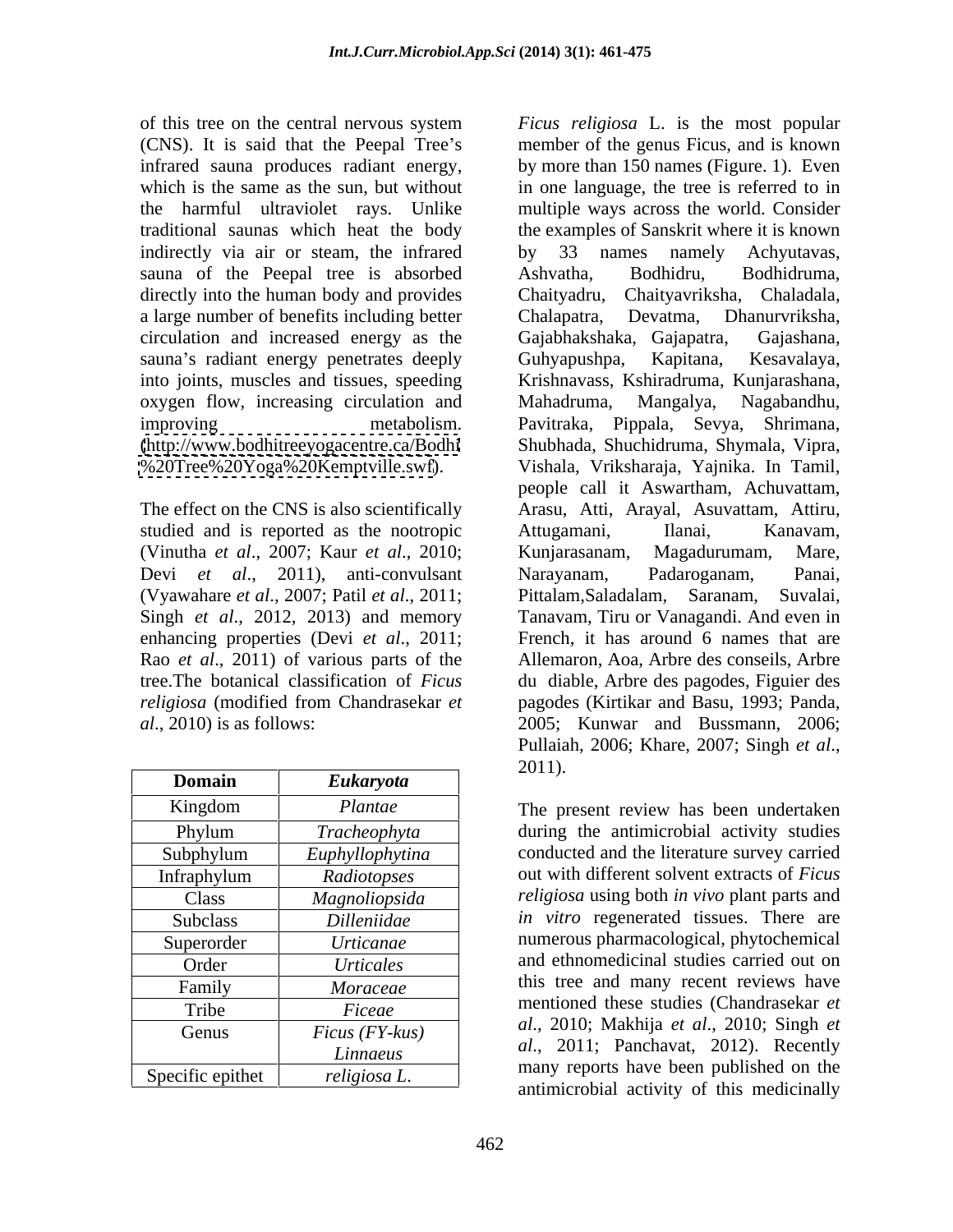important tree species (Ramakrishnaiah Harshita, 2013; Tambekar *et al*., 2013; done a thorough literature survey of these healing (Bairy et al., 2011; Murthi et al., studies that have been published till date. 2011; Charde et al., 2010; Jain et al., There is a noticeable change in the area of 2009; Roy et al., 2009; Nayeem et al., research in this field since last two to three 2009; Choudhary et al., 2006). Ficus

## **Pharmacological studies for different** 2011), dermatoprotective (Waheed *et al.*, diseases and also approximately approximately 2013), hepatoprotective (Chourasia *et al.*,

Since time immemorial, different parts of and antioxidant properties (Yadav et al., this tree like bark, leaves, fruits etc. have 2011; Gupta et al., 2011; Pandit et al., been used as medicine by human and 2010; Preethi et al., 2010; Kirana et al., animals alike. It has proven to be a cure 2009; Sultana et al., 2009; Sreelekshmi et for over more than 50 diseases and more *al*., 2007; Sharma and Gupta., 2007). than 65 pharmacological studies have been reported. The therapeutic utilities of *F.religiosa* have been indicated in worldwide in herbal medicines traditional systems of medicine like accompanied by increased laboratory Ayurveda, Unani, Siddha, etc. (Singh *et*  investigation into the pharmacological *al*., 2011). A large number of reports have properties of the bioactive ingredients and been published till date dealing with the their ability to treat various diseases pharmacological studies done on animal (Makhija *et al*., 2010). Preliminary models using different extracts of various phytochemical analysis of various parts of parts of the medicinally important tree *Ficus religiosa* have shown the presence species. These include *Ficus religiosa* as a ofa large number of phytochemicals source of bioactive molecules that have including tannins, saponins, flavonoids, antidiabetic properties (Elavarasi *et al.*, steroids, terpenoids and cardiac glycosides 2013; Khan *et al.*, 2012; Shukla *et al.*, 2010; Jiwala *et al.*, 2008). Its 2012; Verma *et al.*, 2012; Choudhary *et* bark showed *al*., 2011; Pandit *et al*., 2010; Kirana *et al*., 2009; Deshmukh *et al*., 2007; Ambika and Rao, 1967; Brahmachari and Augusti, leucoanthocyanidin etc. (Swami and Bisht, 1962). Also for the first time an 1996; Swami *et al*., 1989; Ambike and antidiabetic biomolecule named Rao, 1967; Hussain *et al*., 1992). Leaves stigmasterol was isolated from *Ficus religiosa* leaves (Vedulla *et al*., 2013). In the similar way, research is being carried *al*., 1976; Verma and Bhatia, 1986; Behari

and Hariprasad, 2013; Supriya and molecules active against different diseases, Salem *et al.*, 2013; Manimozhi *et al.*, constituents of drugs. Different parts of the 2012; Rajiv and Sivaraj, 2012). We have tree also are known to promote wound years. More attention is being drawn to the *religiosa* was also found to have various antimicrobial properties of the anticancer (Gulecha *et al*., 2011; Lansky tree, compared with pharmacological *et al*., 2008; Mousa *et al*., 1994) , antiulcer studies using animal models that used to (Gregory *et al*., 2013; Thorat *et al*., 2013; be the main focus till then. Bairy *et al*., 2011; Khan *et al*., 2011; Saha out on the isolation of other bioactive which can, in future, be used as constituents of drugs. Different parts of the tree also are known to promote wound healing (Bairy *et al.*, 2011; Murthi *et al.*,<br>2011; Charde *et al.*, 2010; Jain *et al.*,<br>2009; Roy *et al.*, 2009; Nayeem *et al.*,<br>2009; Choudhary *et al.*, 2006). Ficus *et al.*, 2010), anti-asthmatic (Kapoor *et al.*,<br>2011), dermatoprotective (Waheed *et al.*,<br>2013), hepatoprotective (Chourasia *et al.*,<br>2013), antihelmenthic (Iqbal *et al.*, 2001) and antioxidant properties (Yadav *et al.*,<br>2011; Gupta *et al.*, 2011; Pandit *et al.*,<br>2010; Preethi *et al.*, 2010; Kirana *et al.*,<br>2009; Sultana *et al.*, 2009; Sreelekshmi *et* 

> Presently, there is an increasing interest worldwide in herbal medicines steroids, terpenoids and cardiac glycosides (Babu *et al*., 2010; Jiwala *et al*., 2008). Its bark showed the presence of bergapten, bergaptol, lanosterol, ß-sitosterol, stigmasterol, leucoanthocyanin, were found to yield campesterol, stigmasterol, isofucosterol etc (Panda *et*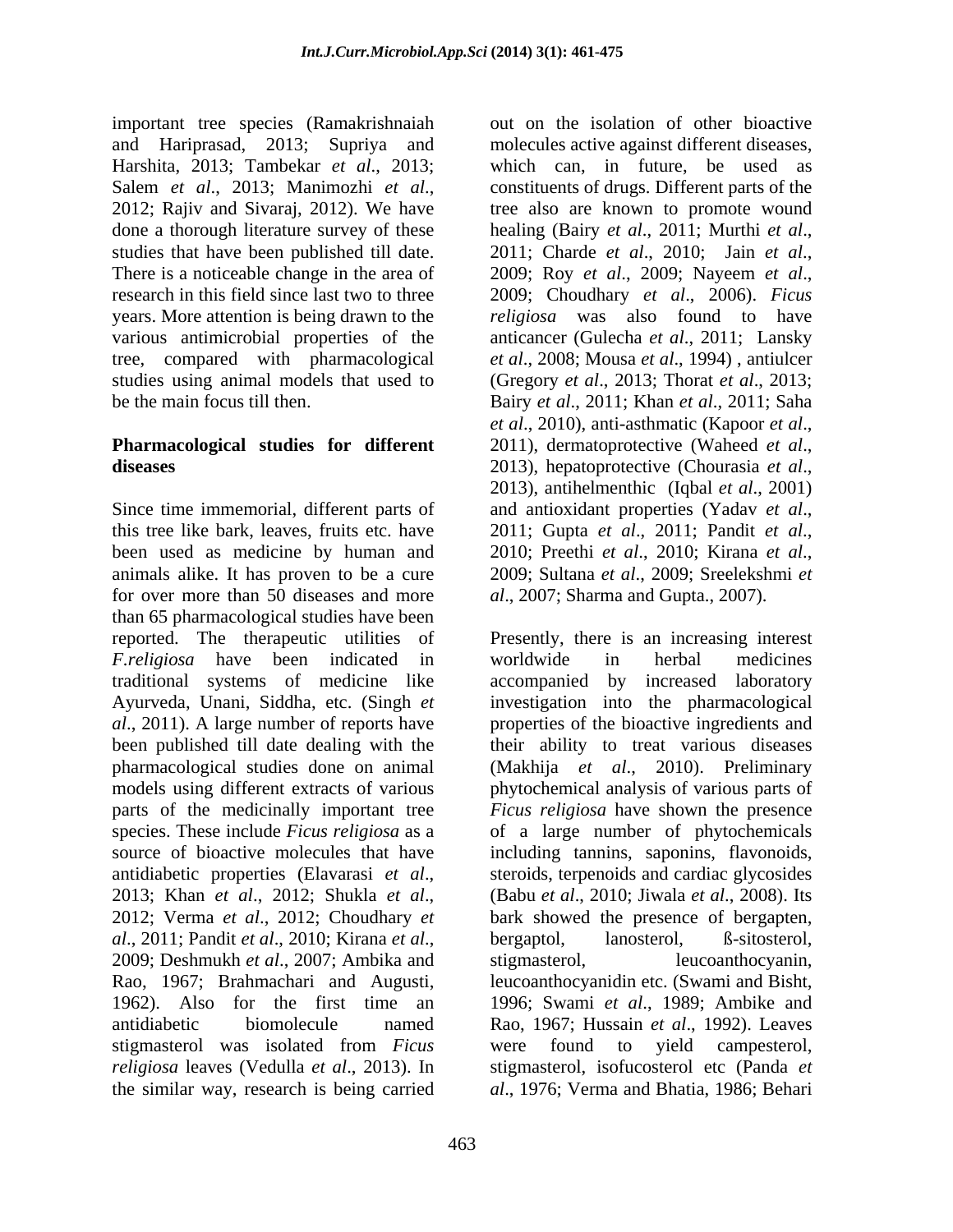*et al*., 1984). The fruits were found to be molecules that have an inhibitory effect on rich in amino acids like asparagines and tyrosine (Grison *et al*., 2002). Alanine,

Figure. 2 shows the popularity of *Ficus religiosa* on the basis of published papers upto the year 2006 [ecies\\_pages\\_F/Ficus\\_religiosa.htm](ecies_pages_F/Ficus_religiosa.htm)).

antimicrobial activity so as to overcome various diseases caused by these resistant against three bacteria. At lower pathogens. Consider the example of pathogenic. However, certain strains like Enterotoxigenic *E. coli* (ETEC) are highly 2.4 and 1.8mm respectively in *E. coli.* pathogenic. ETEC is the most prevalent *P. aeroginosa* gave a small ZoI (2.2 and among the various types of diarrhoeagenic which contain various natural drug concentrations (40mg/ml) very less

the growth of such pathogens.

threonine, tyrosine have been reported in Owing to some of these bioactive seeds of *F.religiosa* (Ali and Qadry, molecules, various parts of *Ficus religiosa* 1987). The crude latex showed the are found to exhibit antimicrobial activity presence of a serine protease, named both against various species of bacteria religiosin", an acidic protein which plays and fungi. A large number of studies an important role in cheese production and dealing with the microbial assay (which has detergent activity (Kumari *et al.*, measures the activity of antibiotics that is the extent of ability to inhibit the growth measures the activity of antibiotics that is the extent of ability to inhibit the growth of microorganism) have been done and numerous reports have been published till date (Table. 1).

[\(http://www.newcrops.uq.edu.au/listing/sp](http://www.newcrops.uq.edu.au/listing/sp) Ramakrishnaiah and Hariprasad (2013) **Antibacterial and antifungal activities** inhibition (ZoI) produced by two types of Medicinal plants are rich source of a wide diethyl ether extractsof bark and leaves, variety of secondary metabolites, such as on three bacteria (two Gram negative tannins, terpenoids, alkaloids, and bacteria (*E.coli* and *Pseudomonas* flavonoids. These phytochemicals are *aeruginosa*), one Gram positive bacteria responsible for the numerous (*Staphylococcus aureus*) and one fungus pharmacological and antimicrobial (Aspergillus niger). The different activities shown by the plant. There is concentrations of methanol and diethyl found to be an increasing antibiotic ether extractions (100, 200, 300 and 400 resistance exhibited by various pathogens mg/ml) of both bark and leaves of to commonly used synthetic antibiotics. *F.religiosa* were used for the assay. 'Disc This has led to the search and screening of diffusion method' was used to carry out several medicinal plants for their potential the assay. The methanol extracts of leaves diarrhoea which is a common cause of less antimicrobial activity and showed morbidity and mortality among infants and higher activity at 400 mg/ml concentration children in developing countries. Most of against the three tested bacteria. Both leaf the intestinal flora of humans is non- and bark methanol extracts gave ZoI 2.8 *E. coli* in India (Uma *et al*., 2009). Hence, bark. But at lower concentrations no there is a great search for medicinal plants activity was observed whereas at higher investigated the antimicrobial activity of *Ficus religiosa* by measuring the zone of solvent extracts namely methanol and bacteria (*E.coli* and *Pseudomonas*  (*Aspergillus niger*). The different and bark showed antimicrobial activity against three bacteria. At lower concentrations methanol extracts showed and 2.2mm respectively in *S.aureus* and 2.4 and 1.8mm respectively in *E.coli. P.aeroginosa* gave <sup>a</sup> small ZoI (2.2 and 1.1mm) in methanol extracts of leaves and concentrations (40mg/ml) very less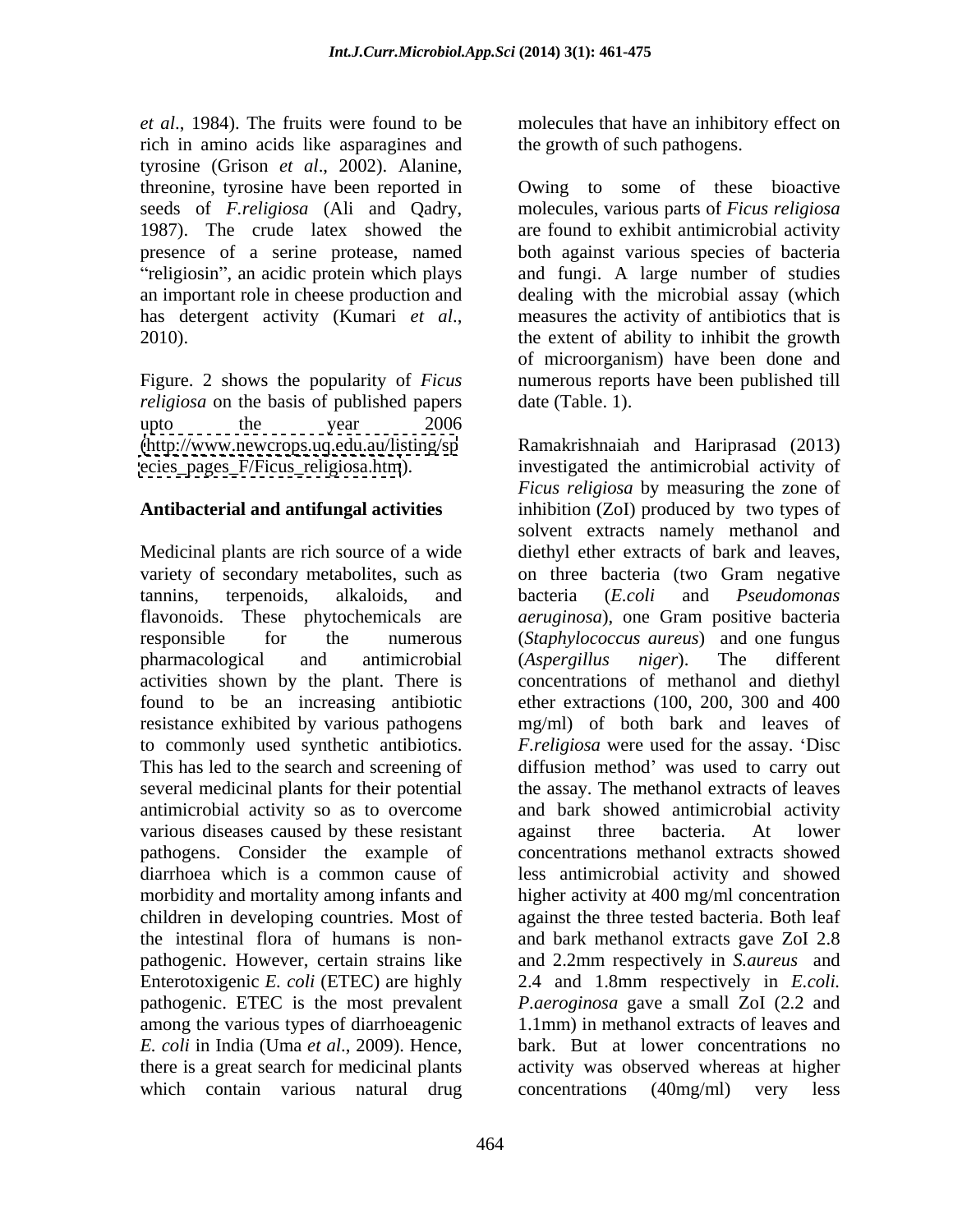activity was observed against fungi E.coli and 16 mm with S. *aureus* which is (*A.niger).* The diethyl ether extracts of leaves and bark showed varied antimicrobial activity against tested three not show any activity (Supriya and bacteria and no activity against on *A.niger*  in all concentrations. In case of diethyl ether extract of bark *E.coli* ZoI was 1.0 activity on *P. aeroginosa* and *A.niger.*  Diethyl ether extracts of leaves showed inhibitory activity on three tested bacteria such as disc and well diffusion, minimum and no activity on *A.niger*. The above extract of leaves and barks had no activity on *A.niger* in all tested concentrations. The of leaves and bark extracts of *Ficus religiosa* had considerable inhibition extracts showed high antimicrobial

Another study was carried out by Supriya includes B. subtilis, S. aureus, and Harshita (2013) in which extracts of dried powdered leaves of *Ficus religiosa* any action against *C. albicans* and *A. niger.* in petroleum ether, chloroform, methanol then subjected for *in vivo* antimicrobial of 200 mg/ml. Chloramphenicol (30 The plates were incubated and the which were isolated from the patients with antimicrobial activity was recorded by measuring the width of the clear inhibition (Zone Size Interpretative Scale).It was activity against P. aeruginosa, E. coli, found that chloroform extract showed *P. vulgaris*, *B. subtilis and S. aureus* 

*E.coli* and 16 mm with *S.aureus* which is more compared to methanol and water extracts. The petroleum ether extract did Harshita, 2013).

and 0.9mm and *S. aureus* it was 1.4 and 1.2mm*,* bacteria showed inhibition and no phytochemical composition of extracts of results indicated that the diethyl ether bacterial concentrations (MBC) were used results showed that the methanol extracts solvent works potentially against different activity on tested bacteria than diethyl activity against *B.subtilis* and multi drug ether extracts of leaves and bark of the resistant *P.aeroginosa*. Ethanolic leaves *Ficus religiosa.* extract was successful to inhibit wide and water was made. These extracts were towards antibacterial activity but no activity against *E.coli* and *S.aureus* by cup Aqueous-ethanolic extracts was successful plate diffusion technique in which wells to inhibit *Helicobactor pyroli* completely were bore in the agar plates that were at the concentration 500 µg/ml in all flooded with the bacterial culture and the strains. Chloroform extracts showed high extract was filled into these wells, antibacterial activity against infectious Different dilutions of the four extracts *S.typhi, S.typhimurium, P.vulgaris* at the were made and the dried extracts were concentration 20 µg/ml. Different extracts dissolved in 5% DMSO to a concentration of bark (MeOH, Aqueous, Chloroform) mcg/disc) was used as standard antibiotic. against 3 potential enteroxigenic *E.coli* zone around the disc using zone reader acetate showed moderate antibacterial good activity giving a zone of 16 mm with (Salem *et al.*, 2013). Salem and his colleagues reviewed the different antimicrobial activities and *Ficus* spp. To study the antimicrobial activities, different antimicrobial methods such as disc and well diffusion, minimum inhibitory concentration (MIC), minimum for the evaluation of different extracts. This review gives the idea of which pathogenic microorganisms. Aqueous extracts showed high antimicrobial range of microorganisms which mainly includes *B.subtilis, S.aureus, P.aeroginosa, E.coli* but failed to show any action against *C.albicans* and *A.niger*. The fruit extracts have high potential antifungal activity. The 70% (v/v) showed maximum inhibitory activity which were isolated from the patients with diarrhoea, but bark extracts with solvent system such as acetone, methanol, ethyl activity against *P. aeruginosa, E. coli, P. vulgaris , B. subtilis and S. aureus* (Salem *et al*., 2013).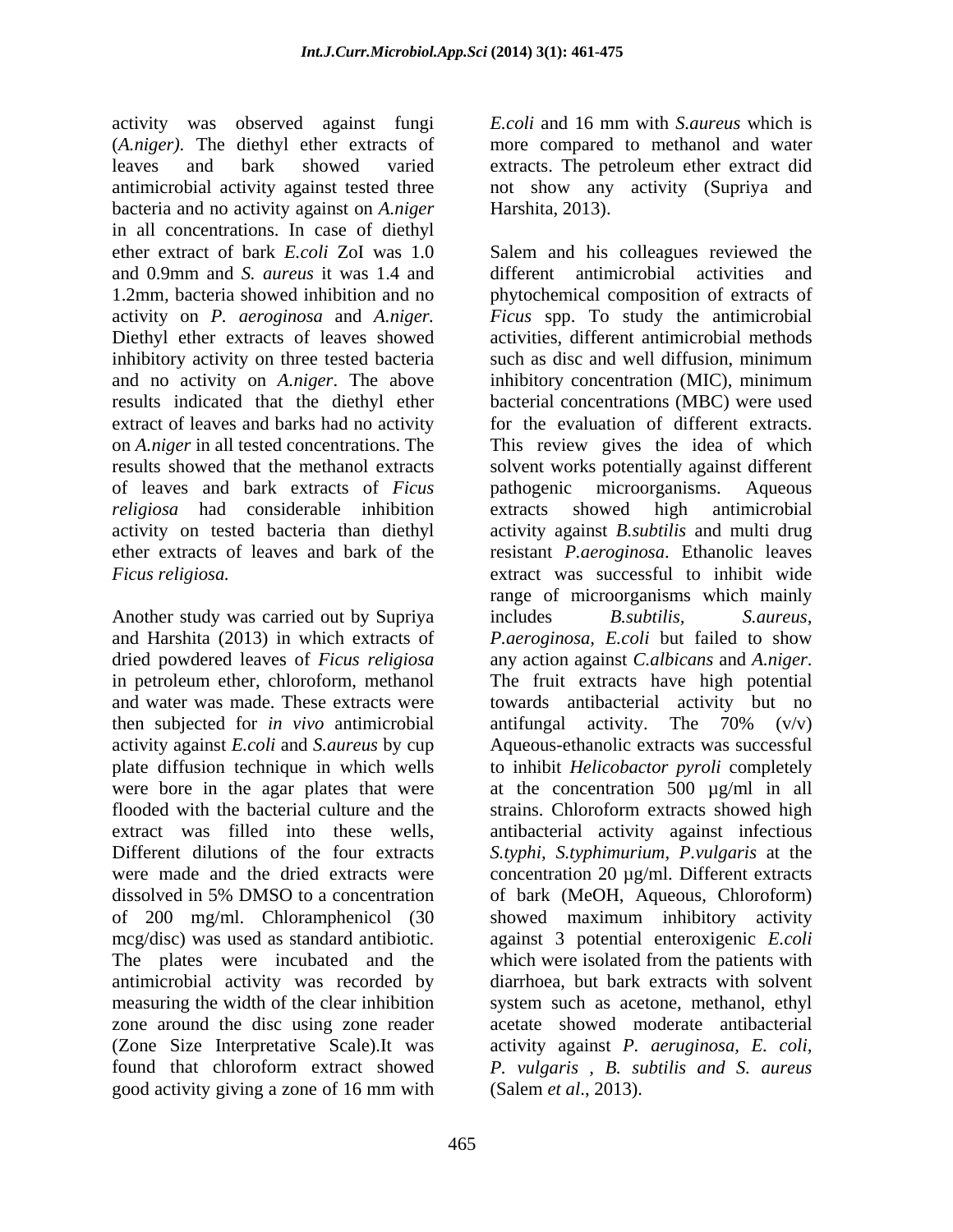Tambekar and his colleague carried out the studies on antimicrobial potential and phytochemical analysis of medicinal plants from Lonar Lake. Lonar lake is aqueous extract. Hexane extract did not situated in Buldhana district in show any antibacterial activity. Ethanolic Maharashtra (India) which is surrounded by dense forest of many medicinally activity with less antifungal activity. This important plants including *Syzigium cumini, Ficus bengalensis, Cynodon* aqueous-ethanol extracts are very sensitive *dactylon, Justicia adhatoda, Calotropis* to *Helicobacter pyroli* at 500 µg/ml in all *gigantea, Ficus racemosa, Tinospora cardifolia, Achyranthes aspera, Ficus religiosa, Santalum ovatum* and *Ziziphus*  growth of *S.typhi*, *S. typhimurium* and *P. oenoplia* which have shown anti bacterial activity against some enteric bacteria *Escherichia coli, Staphylococcus aureus,* antimicrobial activity against food borne *Salmonella typhi, Salmonella enterica,* pathogens with high activity on *B.subtilis Enterobacter aerogenes, Proteus vulgaris,* with 24 mm inhibition zone (Rajiv and *Pseudomonas aeruginosa* and *Klebsiella pneumonia*. Because of high alkalinity and potential and phytochemical analysis of Ficus religiosa were checked for these medicinal plants. The antibacterial study was carried out by agar disc diffusion method. Leaves extracts were *Pseudomonas aeruginosa*, *Escherichia* methanol. In case of *Ficus religiosa*

Rajiv and Sivaraj studied different parts of the *Ficus religiosa* mainly bark, fruit, leaves, stem by making aqueous extracts. phytochemical and antimicrobial activity and showed presence of many important phytochemicals such as alkaloids, phenols, *S.aureus, S. pyrogenes, A. niger, Candida*

*albicans* with different concentrations. Results obtained showed that methanol has higher activity than chloroform and leaves extracts have more antibacterial work also showed that 70% percent strains. The chloroform extracts were found to be successful to inhibit the at different concentrations. Aqueous extracts showed good Sivaraj, 2012).

diverse atmospheric conditions Lonar lake The acetone, methanol and the ethyl was selected to study antibacterial acetate extracts of the bark powder of prepared with water, acetone, ethanol, and *coli, Proteus vulgaris, Bacillus subtilis* aqueous and ethanolic leaves extracts antimicrobial assay was performed by agar showed antibacterial activity against *E.coli* disc diffusion assay. It was observed that and *P.vulgari*s (Tambekar *et al*., 2013). methanol extracts had activity against The aqueous extracts of selected parts extracts were found to have no activity were used to screen for their against any of the tested bacteria *Ficus religiosa* were checked for antibacterial activity against some medically important bacteria *Pseudomonas aeruginosa, and Staphylococcus aureus.* The *B.subtilis, E.coli, P.vulgaris, S.aureus* whereas acetone extracts *s*howed more antibacterial activity only against *B.subtilis, E.coli.* The ethyl actetate (Manimozhi *et al*., 2012).

sugar, terpenoids, glycosides, flavonoids antimicrobial and antiviral properties of and tannins. For antimicrobial activity disc various parts of *Ficus religiosa* since diffusion method was used to screen many 1994. In the past, several studies have common pathogens such as *E.coli,*  been carried out that validated the *P.aeroginosa, Aeromonas hydrophila,* antimicrobial and antiviral potential of A lot of research has been done on the *F.religiosa.* These studies up to 2010 have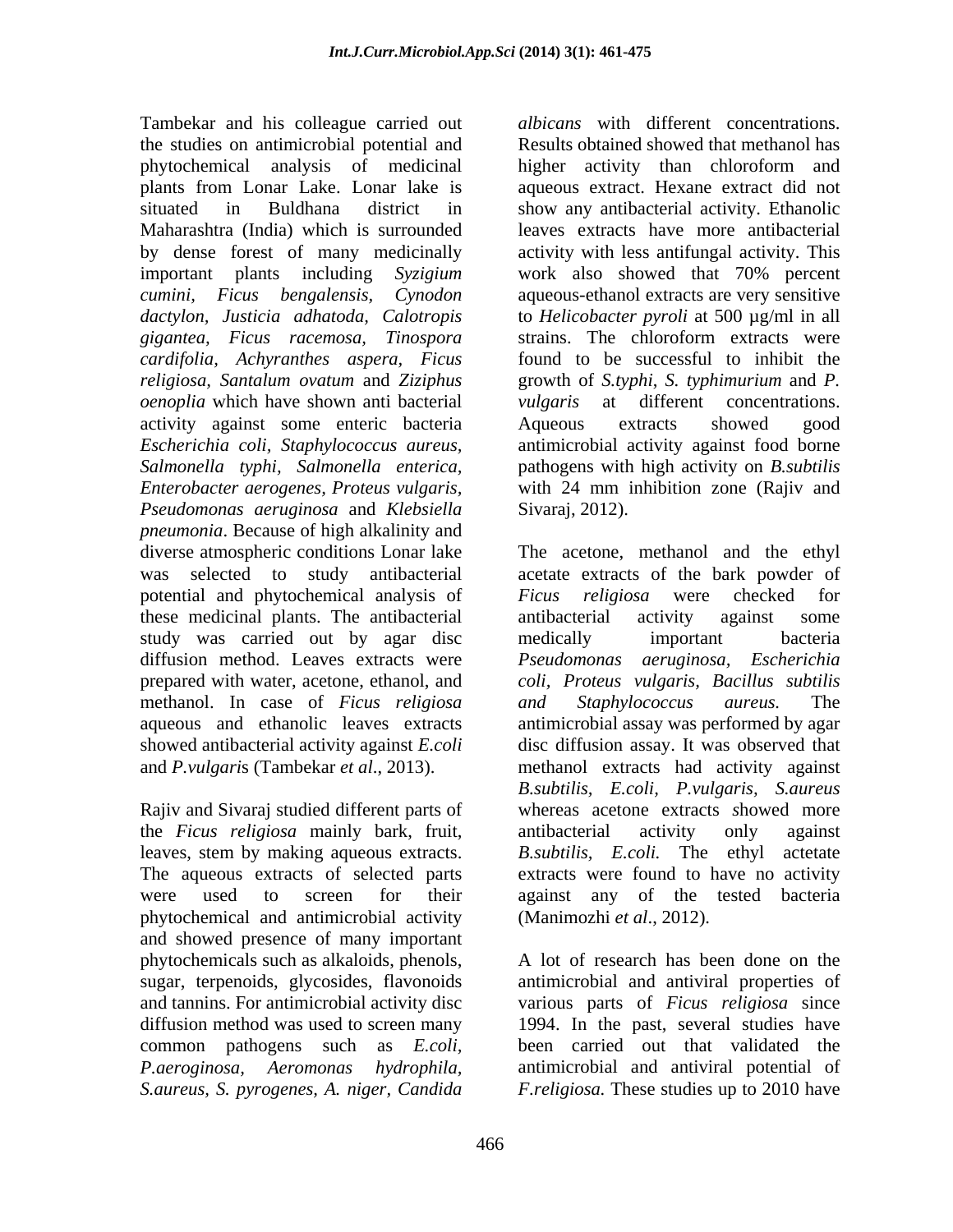been compiled and reviewed earlier (Singh found that the aqueous and ethanol extract have been mentioned above in the present S. *aureus*, A. *fecalis* and S. *typhimurium*. review. The same team also conducted studies in

Older reports include the investigation of leaf extract against two other strains the inhibitory effect of aqueous, ethanol namely *B.cereus* and *S. agalactiae*.The and methanolic extracts of leaves against activity of chloroform extract of fruits was four bacterial species and it was found that investigated against *P. aureus*, the aqueous extract had maximum effect A.chroococcum, K.pneumonia, S.lactic followed by methanolic and ethanolic extract (Preethi *et al*., 2010). 70% ethanolic bark extract was tested against extracts of bark was shown against HIV-1 different *H.pylori* strains that were strain (Kusumoto *et al*., 1995). Swami and obtained from gastric antral biopsy of infected patients (Zaidi *et al*., 2009). Uma and Prabhakar (2009) investigated the bergaptol) isolated from the bark *of*  antimicrobial activity of aqueous, *F.religiosa* had activity against *S.aureus,* methanol, chloroform, petroleum ether extracts of the bark of *Ficus religiosa* 'enterotoxigenic' *E. coli*, which is a highly pathogenic strain of bacteria found in the Figure.3 shows the preliminary results human intestine that is responsible for obtained in this laboratory against *E.coli* causing diarrhoea in humans. The inhibitory effect of the extracts was checked against three enterotoxigenic *E.*  With this review, it has been found out *coli*, which were isolated from patients that assay methods namely disc and well suffering from diarrhoea. The chloroform, diffusion, MIC (Minimum Inhibitory methanol and water extracts of leaves Concentration and MBC (Minimum were observed to have activity against a Bacterial Concentration) were used to range of bacteria and fungus namely *S.typhi, S.typhimurium, P.vulgaris, K.pnemoniae, P.aeroginosa, A.niger, P.chrysogenum* using methanol extracts, illustrated here. Ethnopharmacology and *S.typhi, P.aeroginosa, K.pneumoniae,*  natural product drug discovery remains a *P.vulgaris, A.niger, P.chrysogenum* using chloroform extracts and *S.typhi, A.niger,* and the ethnopharmacology knowledge *P.chrysogenum* using water extracts. The which is supported by an experimental method of well diffusion was used for the base can serve as an innovative discovery assay (Hemaiswarya *et al*., 2009)*.* Aqil and Ahmad (2007) investigated the drugs (Patwardhan, 2005). With all the activity of 70% ethanol extracts of leaf studies and reports made regarding *Ficus*  against nine bacterial species and found an *religiosa*, it can be rightly concluded that inhibitory effect against six of those strains including *S.aureus* and *E.coli*. Nair and Chanda (2007) conducted studies and

*et al*., 2011). Only the very recent reports of bark had activity against *P.mirabilis, S.aureus, A.fecalis* and *S. typhimurium*. The same team also conducted studies in 2006 to show the activity of the ethanolic investigated against *P.aureus, A.chroococcum, K.pneumonia, S.lactic* and *B.megaterium* (Mousa *et al*., 1994). The activity of aqueous and methanol Bisht (1996) proved that the furanocoumarins (bergapten and *E.coli, Penicillium gluacum* and even a protozoan namely *Paramecium*.

strain.

diffusion, MIC (Minimum Inhibitory Concentration) and MBC (Minimum study the antimicrobial activity of the various extracts from this tree. The findings and results from them have been significant hope in the current scenario system for affordable, safer and newer the numerous ethnomedicinal properties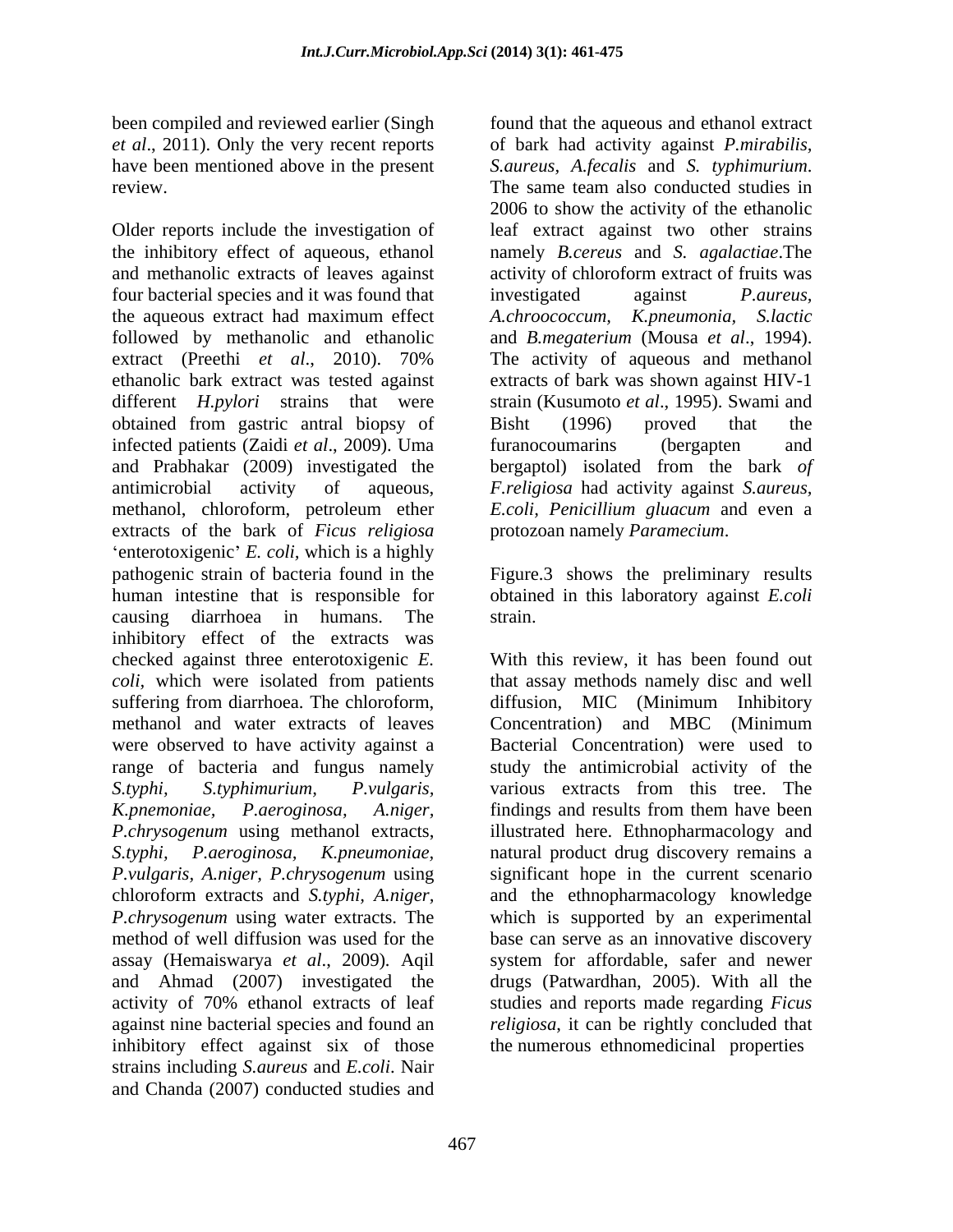|                   |                  |                   | <b>Effective</b>          |                       |                                  |
|-------------------|------------------|-------------------|---------------------------|-----------------------|----------------------------------|
| Reference         | <b>Part used</b> | <b>Extraction</b> | Conc. of                  | <b>Bioassay</b>       | <b>Active strains</b>            |
|                   |                  | solvent           | extract                   | method                |                                  |
|                   |                  |                   |                           |                       | E.coli,                          |
|                   |                  |                   | $40 \text{ mg}/\text{ml}$ |                       | P.aeroginosa,                    |
|                   |                  | Methanol          |                           |                       | <i>S.aureus</i>                  |
| Ramakrishnaiah    | Bark and         |                   | $40 \text{ mg/ml}$        | Disc Diffusion        | A.niger                          |
| and Hariprasad    | Leaves           |                   | $40 \text{ mg/ml}$        |                       | E.coli,                          |
| 2013              |                  | Diethyl<br>Ether  |                           |                       |                                  |
|                   |                  |                   |                           |                       | P.aeroginosa,<br><i>S.aureus</i> |
|                   |                  |                   |                           |                       |                                  |
|                   |                  | Water,            | Not                       |                       | E.coli,                          |
| Tambekar          |                  | Ethanol           | specified                 |                       | P.vulgaris                       |
| et al             | Leaves           | Methanol,         |                           | Disc Diffusion        |                                  |
| 2013              |                  | Acetone           | $\sim$ $ \sim$            |                       | No results                       |
|                   |                  |                   |                           |                       | B.subtilis, E.coli               |
|                   |                  | Acetone           | $100 \mu g/ml$            |                       |                                  |
|                   |                  |                   |                           |                       | B.subtilis,                      |
| Manimozhi         |                  |                   |                           |                       | E.coli,                          |
| et al.            | Bark             | Methanol          | $100 \mu g/ml$            | Disc Diffusion        | P.vulgaris,                      |
| 2012              |                  |                   |                           |                       | <i>S.aureus</i>                  |
|                   |                  | Ethyl             |                           |                       |                                  |
|                   |                  | Acetate           | $  \,$                    |                       | No results                       |
|                   |                  |                   |                           |                       | S.aureus,                        |
|                   |                  |                   |                           |                       | S.pyogens,                       |
| Rajiv and         | Bark, Fruit,     |                   |                           |                       | E.coli,                          |
| Sivaraj           | Leaves,          | Water             | $100$ mg/ml               | Disc Diffusion        | A.hydophila,                     |
| 2012              | Stem             |                   |                           |                       | E.aerogens,                      |
|                   |                  |                   |                           |                       | P.aeroginosa                     |
|                   |                  | Water,            |                           |                       | P.aeroginosa,                    |
| Preethi et al.    | Leaves           | Ethanol,          | Not                       | Disc Diffusion        | B.subtilis,                      |
| 2010              |                  | Methanol          | specified                 |                       | E.coli, S.typhi                  |
| Zaidi et al. 2009 |                  | 70%               | $125 - 250$               |                       |                                  |
|                   | Bark             | Ethanol           | $\mu$ g/ml                | Pylori agar<br>plates |                                  |
|                   |                  |                   |                           |                       | H. pyroli<br><b>Three</b>        |
|                   |                  | Methanol,         |                           |                       |                                  |
| Uma et al.        | Bark             | Water,            | $200$ mg/ml               | Disc diffusion        | enteroxigenic                    |
| 2009              |                  | Chloroform        |                           |                       | E.coli                           |
|                   |                  |                   |                           |                       | S.typhi,                         |
|                   |                  |                   |                           |                       | S.typhimurium,                   |
| Hemaiswarya       | Leaves           | Chloroform        | Not                       |                       | P.vulgaris,                      |
| et al.            |                  |                   | specified                 |                       | K.pnemoniae,                     |
| 2009              |                  |                   |                           |                       | P.aeroginosa,                    |
|                   |                  |                   |                           |                       | A.niger,                         |
|                   |                  |                   |                           |                       | P.chrysogenum                    |

### **Table.1 Different studies carried out for Antimicrobial activity in recent years in** *Ficus religiosa*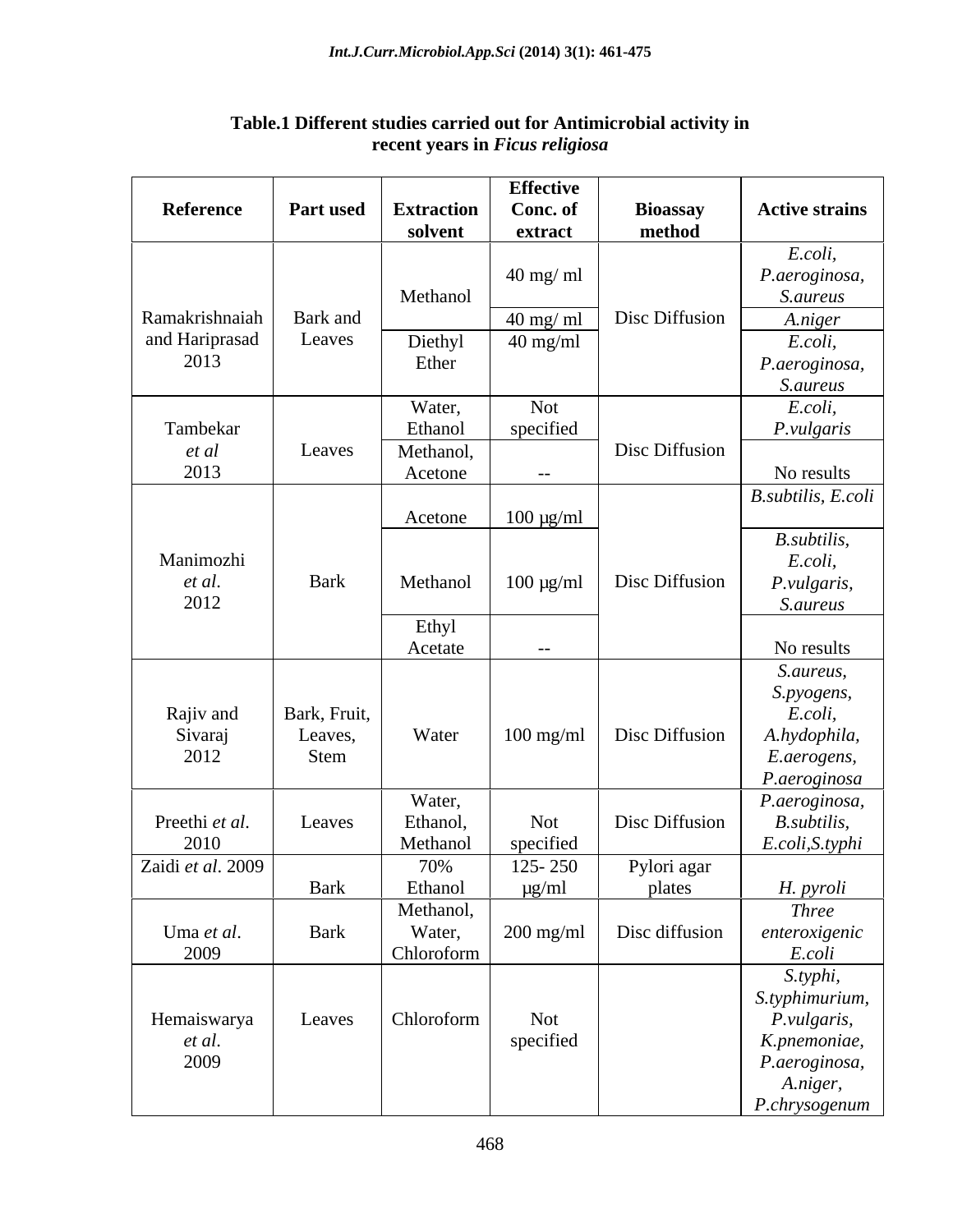|                        |        |          |                    | Well diffusion | S.typhi,                                       |
|------------------------|--------|----------|--------------------|----------------|------------------------------------------------|
|                        |        |          |                    |                | P.aeroginosa,                                  |
|                        |        | Methanol | Not                |                | K.pneumoniae,                                  |
|                        |        |          | specified          |                | P.vulgaris,                                    |
|                        |        |          |                    |                | A.niger,                                       |
|                        |        |          |                    |                | P.chrysogenum                                  |
|                        |        | Water    | Not                |                | S.typhi, A.niger,                              |
|                        |        |          | specified          |                | P.chrysogenum                                  |
|                        |        |          |                    |                | S.aureus, E.coli,                              |
| Aqil and Ahmad         |        |          |                    |                | S.paratyphii,                                  |
| 2007                   | Leaves | 70%      | $10 \text{ mg/ml}$ |                | Well diffusion $\Big $ <i>S.typhimurium, S</i> |
|                        |        | Ethanol  |                    |                | .dysenteriae,                                  |
|                        |        |          |                    |                | P.aeroginosa                                   |
|                        |        |          | Not                |                |                                                |
|                        |        | Water    | specified          | Disc diffusion | <b>B.</b> cereus                               |
| Nair and               | Bark   |          |                    |                | B.cereus,                                      |
| Chanda<br>2007         |        |          |                    |                | P.mirabilis,                                   |
|                        |        | Ethanol  | Not                | Well diffusion | S.aureus,                                      |
|                        |        |          | specified          |                | A.foecalis,                                    |
|                        |        |          |                    |                | S.typhimurium                                  |
| Nair and<br>Chanda     | Bark   | Ethanol  | Not                | Disc/Ditch     |                                                |
| 2006                   |        |          | specified          | diffusion      | B.cereus,                                      |
|                        |        |          |                    |                | S.agalactiae                                   |
|                        |        |          |                    |                | S.aureus,                                      |
|                        |        | 70%      |                    |                | S.paratyphi,                                   |
| Aqil and Ahmad<br>2003 | Leaves | Ethanol  | $100$ mg/ml        | Well diffusion | S.dysenteriae,<br>S. typhimurium, E            |
|                        |        |          |                    |                | .coli, S.typhi,                                |
|                        |        |          |                    |                | C.albicans                                     |
|                        |        |          |                    |                |                                                |

**Figure.1 A)** *Ficus religiosa* tree trunk with twigs appearing from it

 **B)** *Ficus religiosa* tree trunk with adventitious roots

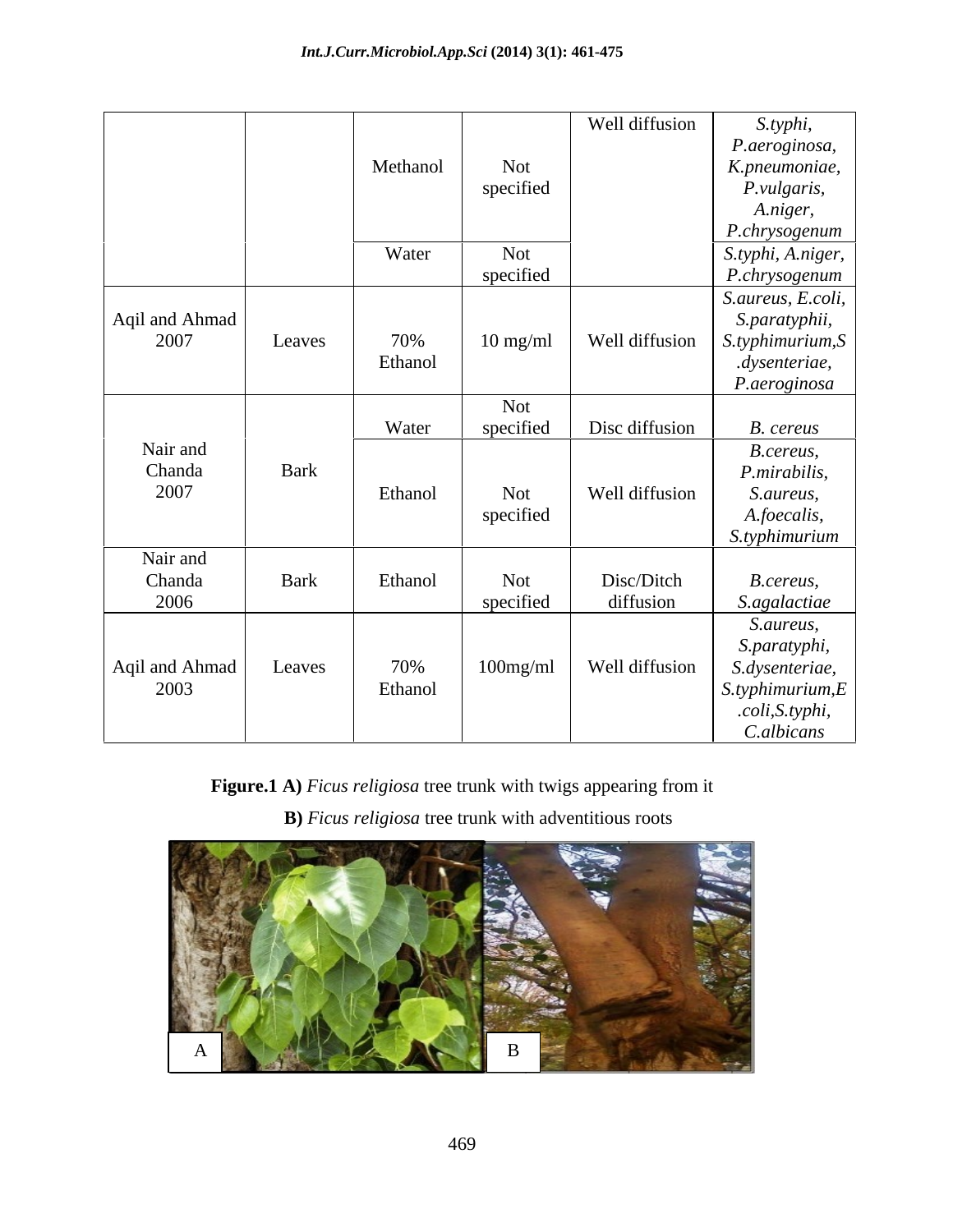



**Figure.3** *Ficus religiosa* antimicrobial studies with bark and leaf extract using Disc Diffusion and Well Diffusion Methods

**A)** Zone of inhibition of standard antibiotic (1) and methanol bark extract (2) against *E.coli* by Disc Diffusion method. **B)** Zone of inhibition of standard antibiotic (1), methanol extract of bark (2) and leaf (4) against *E.coli* by Well Diffusion method

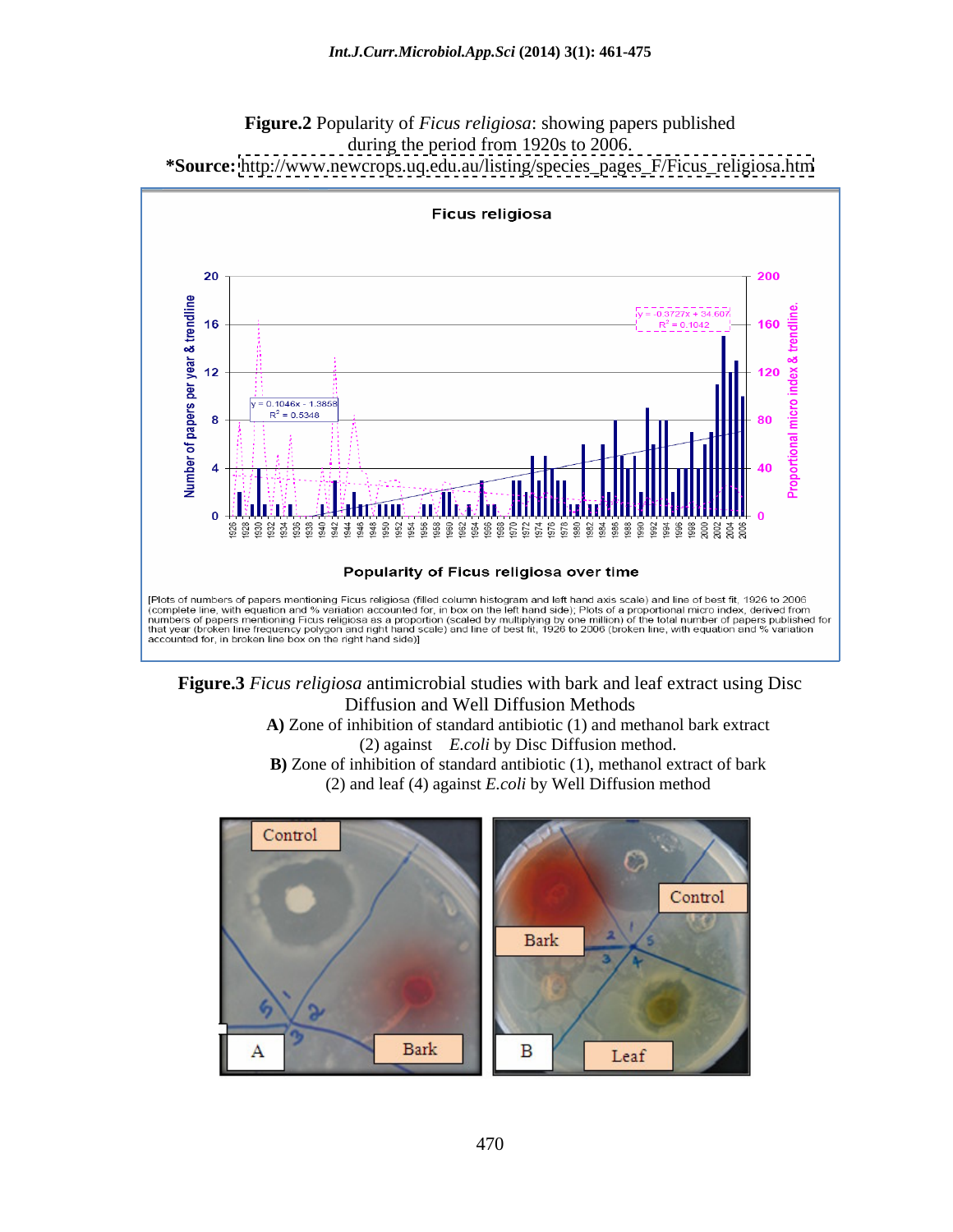along with the antimicrobial activity which has been proven, shows that this tree has tremendous potential for isolating strong from the lea<br>
ontimicrobial compounds or biomologyles Agric. 8, 73. antimicrobial compounds or biomolecules which can be used in the near future in the

For future studies, aqueous extracts should<br>
Chandrasekar, S.B., M. Bhanumathy, A.T. be used primarily for the above studies for antimicrobial activity against pathogenic microbes, so that direct bioactive Pharmacognosy. 4(8): 195-199. antimicrobial molecules could be isolated Charde, R.M., H.J. Dhogade, M.S. Charde and and will be used for making antimicrobial drugs or ointments for patients suffering with these pathogen attacks.

# **Acknowledgement**

Authors wish to thank CSIR NCL for providing financial support for conducting research on this medicinally important tree Planta Indica. 2, 17–19. species and National Collection of Industrial Microorganisms (NCIM; CSIR- NCL) for providing the different micro organism strains to carry out antimicrobial

- Ali, M., and Qadry, J.S. 1987. Amino acid Choudhary, S., A.K. Pathak, S. Khare and composition of fruits and seeds of medicinal plants. J. Indian Chem. Soc. 64,
- Ambike, S.H., and Rao, M.R. 1967. Studies 1327.
- Aqil, F., and Ahmad, I. 2007. Antibacterial hepatoprotective activity of Ficus medicinal plants. Methods Find Exp Clin Pharmacol. 29, 79-92. Website:
- Babu, K., S.G. Shankar and Rai, S. 2010. http://www.pharmatutor.org/articles/evalu<br>Comparative pharmacognostic studies on the ation-<br>discretive-activity-ficusthe barks of four *Ficus* species. Turk. J. religiosa-<br>Bot. 34(3): 215-224. hepatotoxicity Bot. 34(3): 215-224.
- Bairy, K.L., P.M. D'almeida, T. Mandal, S. Kodidela and Adiga, S. 2011. Effect of oil extract of *Ficus religiosa* bark on wound
- Behari, M., K. Rani, M.T. Usha and Shimiazu, N. 1984. Isolation of active principles from the leaves of *Ficus religiosa.* Curr Agric. 8, 73.
- area of drug synthesis.<br>
From plants. J Pharm Pharmacol. 14, 254– Brahmachari, H.D., and Augusti, K.T. 1962. Orally effective hypoglycemic agents from plants. J Pharm Pharmacol. 14, 254 255.
	- Pawar and Somasundaram, T. 2010. Phytopharmacology of *Ficus religeosa*. Pharmacognosy. 4(8): 195-199.
	- Kasture, A.V. 2010. Evaluation of antioxidant, wound healing and antiinflammatory activity of ethanolic extract of leaves of *Ficus religeosa*. International Journal of Pharmaceutical Sciences and Research. 1(5): 73-82.
	- Choudhary, G.P., 2006. Evaluation of ethanolic extract of *Ficus religiosa* bark on incision and excision wounds in rats. Planta Indica. 2, 17–19.
- assays.<br>
cytotoxic activity in cervical cancer cell **References** lines. Biotechnol Bioinfo Bioeng. 1(4): Choudhary, A.S., S. Suryavanshi, H. Ingle and Kaul-Ghanekar, R. 2011. Evaluating the antioxidant potential of aqueous and alcoholic extracts of *Ficus religiosa* using ORAC Assay and assessing their 443-450.
	- 230-231. *Ficus religiosa* Linn. IJPLS. 2(12): 1325- Kushwah, S. 2012. Evaluation of anti diabetic activity of leaves and fruits of 1327.
	- on a phytosteroin from the bark of *Ficus religiosa*. Indian J. Pharmacy. 29, 91-94. **Coswami, A. 2013.** Evaluat Goswami, A. 2013. Evaluat Contains and Ahmad. I. 2007. Antibacterial cheratoprotective activity of properties of traditionally used Indian *religiosa* on rats against CCl<sub>4</sub> and medicinal plants. Methods Find Exp Clin paracetamol induced hepatotoxicity. Chourasia, V., H. Nagar, H.S. Chandel and Goswami, A. 2013. Evaluation of hepatoprotective activity of *Ficus religiosa* on rats against CCl<sub>4</sub> and paracetamol induced hepatotoxicity. Website: <http://www.pharmatutor.org/articles/evalu>
		- ation- hepatoprotective-activity-ficusrats-paracetamol-inducedhepatotoxicity and the set of the set of the set of the set of the set of the set of the set of the set of the set of the set of the set of the set of the set of the set of the set of the set of the set of the set of the s
	- healing activity in albino rats. Int J Pharm extract of *Ficus religiosa* leaves in alloxan Sci Rev Res. 10, 51-53. induced diabetic mice. J Herb MedDeshmukh T., B. Yadav, S. Badole, S. Bodhankar and Dhaneshwar, S. 2007. Antihyperglycaemic activity of alcoholic extract of *Ficus religiosa* leaves in alloxan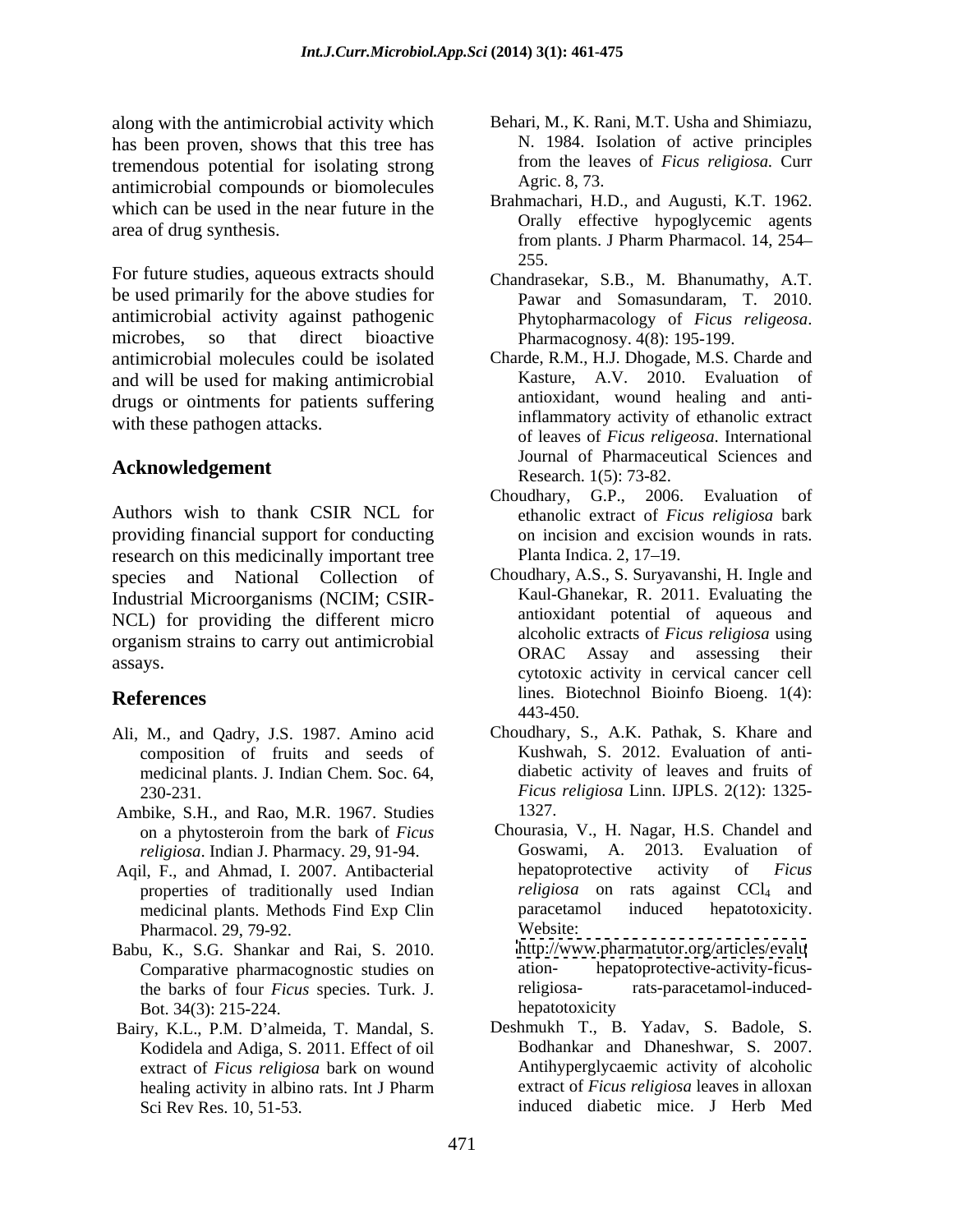- Devi, W.B., S. Sengottuvela, S.S. Haja, V. enhancing activities of *Ficus religiosa*
- plants used to treat diabetes mellitus. Indian J. Pharm. Sci. 70(1): 31-35.
- *religiosa* leaf ethanolic extract. Asian Pac
- 
- Anticancer activity of *Tephrosia purpurea*
- Gupta, V.K., M. Gupta and Sharma, S.K. Journal of Medicinal Plant Research. 5(9):
- 
- Hemaiswarya, S., M.Poonkothai, R. Raja and of Biology.11, 52-57.
- 
- Iqbal Z., Q.K. Nadeem, M.N. Khan, M.S. *Zingiber of icinale, Curcurbita mexicana*
- Jain S., N. Jain, A. Tiwari, N. Balekar and Jain, D.K. 2009. Simple evaluation of

Toxicol. 1, 80 86. wound healing activity of polyherbal Lalitha and Sivakumar, T. 2011. Memory *conyzoides* Linn. Asian J Res Chem. 2, formulation of roots of *Ageratum*  135–138.

- leaves in rodents. Int J Res Ayur Pharm. 2, Jiwala, S.A., M.S. Bagul, M. Parabia and 834-838. Rajani, M. 2008. Evaluation of free Elavarasi, S., K. Saravanan and Renuka, C. 2013. A systematic review on medicinal and Ayurvedic formulation *Panchvalkala*. radical scavenging activity of an Ayurvedic formulation *Panchvalkala*. Indian J. Pharm. Sci. 70(1): 31-35.
- IIJPCBS. 3(3): 983-992. Kapoor, M., N. Jasani, N.Acharya, S. Acharya Gregory, M., B. Divya, A.R. Mary, M.M.H. and Kumar, V. 2011. Viji, V.K. Kalaichelvan and Palanivel, V. 2013. Anti-ulcer activity of *Ficus*  anti-asthmatic activity of *Ficus religiosa* and Kumar, V. 2011. Phytopharmacological evaluation and leaves. APJTM. 4(8): 642-644.
- J Trop Biomed. 3(7): 554-556. Kaur, A., A.C. Rana, V. Tiwari , R. Sharma Grison, L., M. Hossaert, J.M. Greeff and and Kumar, S. 2011. Review on Bessiere, J.M. 2002. Fig volatile ethnomedicinal and pharmacological compounds-a first comparative study. properties of *Ficus religiosa.* J App Pharm Phytochemistry. 61: 61–71. Sci. 1, 6-11. and Kumar, S. 2011. Review on ethnomedicinal and pharmacological Sci. 1, 6-11.
- Gulecha, V. and Sivakumar, T. 2011. Kaur, H., D. Singh, B. Singh and Goel R.K. and *Ficus religiosa* using MCF 7 cell lines. APJTM. 43 (6): 526-529. Anterograde and Retrograde Amnesia. 2010. Anti-Amnesic effect of *Ficus religeosa* in Scopolamine-induced Pharmaceutical Biology. 48(2): 234-240.
	- 2011. Evaluation of antioxidant potential Khan, M.S.A., S.A. Hussain, A.M.M. Jais, of *Ficus religeosa* Linn. roots against Z.A. Zakaria and Khan, M. 2011. Anti carbon tetrachloride-induced liver injury. ulcer activity of *Ficus religiosa* stem bark 1582-1588. Medicinal Plants Research. 5(3): 354-359. ethanolic extract in rats. Journal of
- Hamed, M.A., 2011. Beneficial effect of *Ficus*  Khan, K.Y., M.A. Khan, R. Niamat, G.M. *religiosa* Linn. on high-fat-diet-induced Shah, H. Fazal, N. Seema, I. Hussain, I. hypercholesterolemia in rats. Food Ahmad, G. Jan and Kanwal, F. 2012. Chemistry.129: 162-170. Elemental content of some anti-diabetic Anbazhagan, C. 2009. Comparative Study on the Antimicrobial Activities of Three spectrophotometry technique. Journal of Indian Medicinal Plants. Egyptian Journal Medicinal Plants Research. 6(11): 2136 ethnamedicinal species of genus *Ficus*  Linn. using atomic absorption 2140.
- Husain, A., O.P. Virmani, S.P. Popli, L.N. Khan, Z.U., H.S. Randhawa, T. Kowshik, A. Misra, M.M. Gupta, G.N. Srivastava, Z. Chowdhary and Chandy, R. 2007. Abraham and Singh, A.K. 1992. Antifungal susceptibility of Cryptococcus Dictionary of Indian Medicinal Plants, *neoformans* and *Cryptococcus gattii* CIMAP, Lucknow, India., pp. 546. isolates from decayed wood of trunk Akhtar and Waraich, F.N. 2001. *In vitro cumini* trees in North-Western India. antihelmintic activity of *Allium sativum,* Journal of Antimicrobial Chemotherapy. Antifungal susceptibility of *Cryptococcus*  hollows of *Ficus religiosa* and *Syzygium*  60, 312 316.
	- and *Ficus religiosa*. Int J Agri Biol. 3, Khare, C.P., 2007. Indian Medicinal Plants: 454 457. An Illustrated Dictionary. Springer Verlag Berlin/Heidelberg, New York, USA, pp. 269.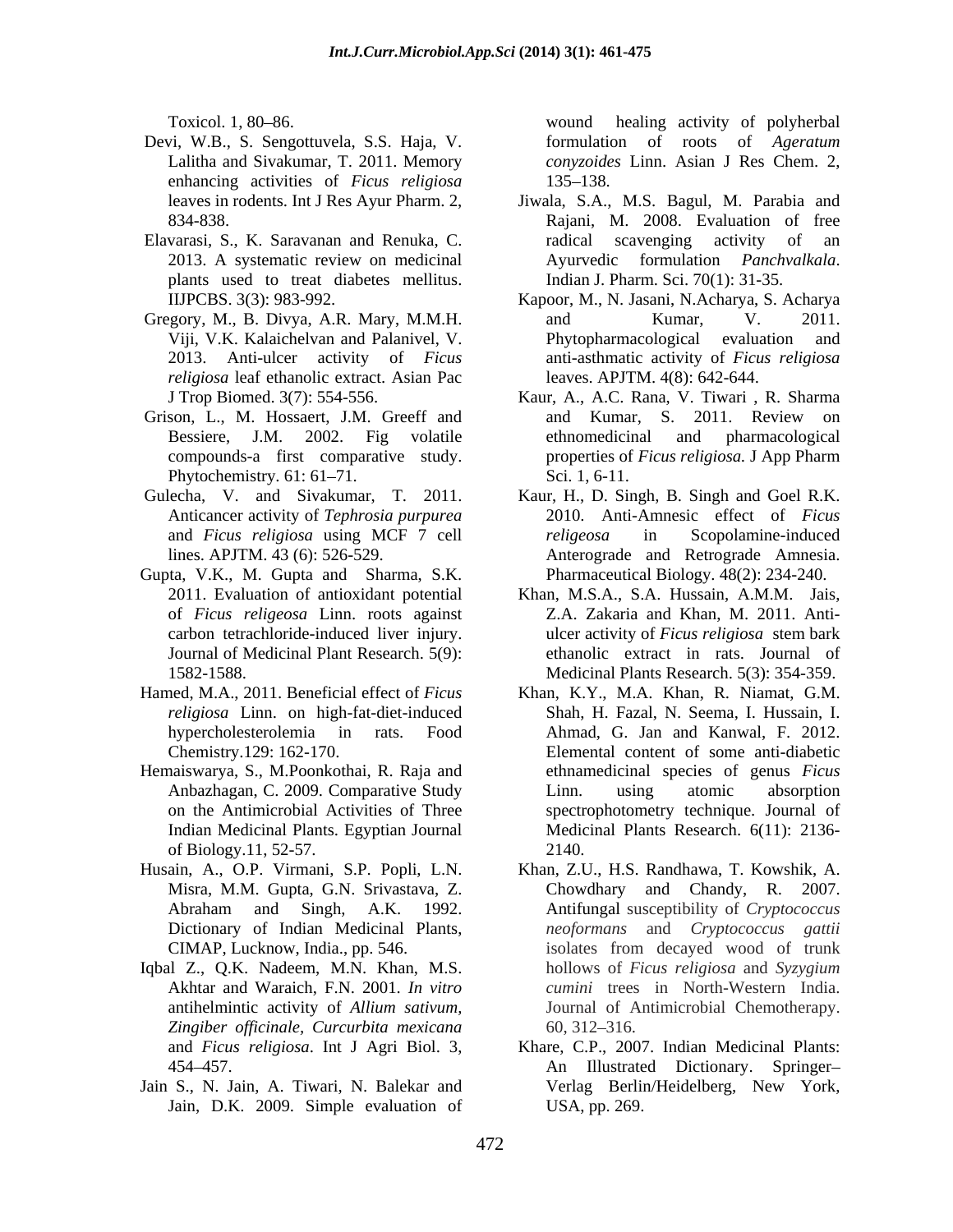- 2009. Aqueous extract of *Ficus religiosa* experimentally induced type 2 diabetic
- Kirtikar, K.R., and Basu, B.D. 1993. Indian Periodical experts book agency, New
- Kotoky, J. and Das, P.N. 2008. Medicinal of Kamrup district of Assam, a North
- Kumari, M., A. Sharma and Jagannadham, M.V. 2010. Decolorization of crude latex by activated charcoal, purification and  $1(1)$ : 435-446. Food Chem. 58, 8027-8034. India, pp. 302–303.
- Kunwar, R.M., and Bussmann, R.W. 2006. Panda, S.K., N.C. Panda and Sahue, B.K. *Ficus* (Fig) species in Nepal: a review of species in Nepal: a review of diversity and  $660-664$ .
- Kusumoto, I.T., T. Nakabayashi, H. Kida , H. T.1995. Screening of various plant immunodeficiency virus type 1 (HIV-1) protease. Phytother Res. 9, 180-184.
- Lansky, E.P., H.M. Paavilainen, A.D. Pawlus ethnobotany and potential as anticancer
- Makhija, I.K, I.P. Sharma and Khamar, D.
- Manimozhi, D.M., S. Sankaranarayanan and Sampathkumar, G. 2012. Phytochemical
- Mousa, O., P. Vuorela, J. Kiviranta, S.A. Bioactivity of certain Egyptian *Ficus* species. J Ethnopharmacol. 41. 71-76.
- Kirana H., S.S. Agrawal and Srinivasan, B.P. Murti, K., V. Lambole, V. Gajera and Panchal, Linn. reduces oxidative stress in Promoting Potentials of Roots of *Ficus*  2011. Exploration of Healing *religiosa*. Pharmacologia. 2(12): 374-378.
	- rats. Ind J Exp Biol. 47, 822–826. Nair, R., and Chanda, S.V. 2007. Antibacterial Medicinal Plants, vol. III, second ed. certain pathogenic bacterial strains. Indian activities of some medicinal plants against Journal of Pharmacology. 38, 142-144.
	- Delhi, India, pp. 2317 2319. Nayeem N., R. Rohini, S.B. Asdaq and Das, plants used for liver diseases in some parts hydro alcoholic extract of *Ficus religiosa* A.K. 2009. Wound healing activity of the leaves in rats. Internet J Alt Med 6.
	- Eastern State of India. Fitoterapia. 79, Panchawat, S. 2012. Ficus religiosa 384 387. Roxb.(Peepal): A Phyto-Pharmacological Panchawat, S. 2012. *Ficus religiosa* Review. International Journal of Pharmaceutical and Chemical Sciences. 1(1): 435-446.
	- physico-chemical characterization of Panda, H. 2005. Herbs Cultivation and religiosin, a milk clotting serine protease Medicinal Uses, second ed. National from the latex of *Ficus religiosa.* J. Agric Institute of Industrial Research, Delhi, India, pp. 302–303.
	- diversity and indigenous uses. Ficus (Fig) matter intake by goats. Indian Vet. J. 60, 1976. Effect of tree-leaf tannin on dry 660-664.
	- indigenous uses. Lyonia. 11, 85 97. Pandit, R., A. Phadke and Jagtap, A. 2010. Miyashiro, M. Hattori and Namba, extract in streptozotocin-induced diabetic Antidiabetic effect of *Ficus religiosa* rats. J Ethnopharmacol. 128, 462-466.
	- extracts used in ayurvedic medicine for Patil, M.S., C.R. Patil, S.W. Patil and Jadhav, inhibitory effects on human R.B. 2011. Anticonvulsant activity of aqueous root extract of *Ficus religiosa*. J Ethanopharmacol. 133, 92-96.
	- and Newman, R.A. 2008. *Ficus* spp. (fig): and drug discovery. Journal of Patwardhan, B. 2005. Ethnapharmacology and drug discovery. Journal of Ethnopharmacology. 100, 50-52.
	- and anti-inflammatory agents. J Preethi, R., V.V. Devanathan and Loganathan, Ethnopharmacol. 119, 195–213. M. 2010. Antimicrobial and antioxidant 2010. Phytochemistry and food borne pathogens. Advances in pharmacological properties of *Ficus*  Biological Research. 4, 122-125. efficacy of some medicinal plants against
	- *religiosa*: An Overview. Annal Biol Res. Pullaiah, T. 2006. Encyclopedia of World 1(4): 171-180. Medicinal Plants, vol. II, Regency Publication, New Delhi, India, pp. 958 959.
	- screening of three medicinally important Rajiv, P., and Sivaraj, R. 2012. Screening for *Ficus* sp. IJPRD. 4, 44-51. phytochemicals and antimicrobial activity Wahab, R. Hiltunen and Vuorela, H. 1994. Linn. International Journal of Pharmacy of aqueous extract of *Ficus religeosa* and Pharmaceutical Sciences. 4(5): 207- 209.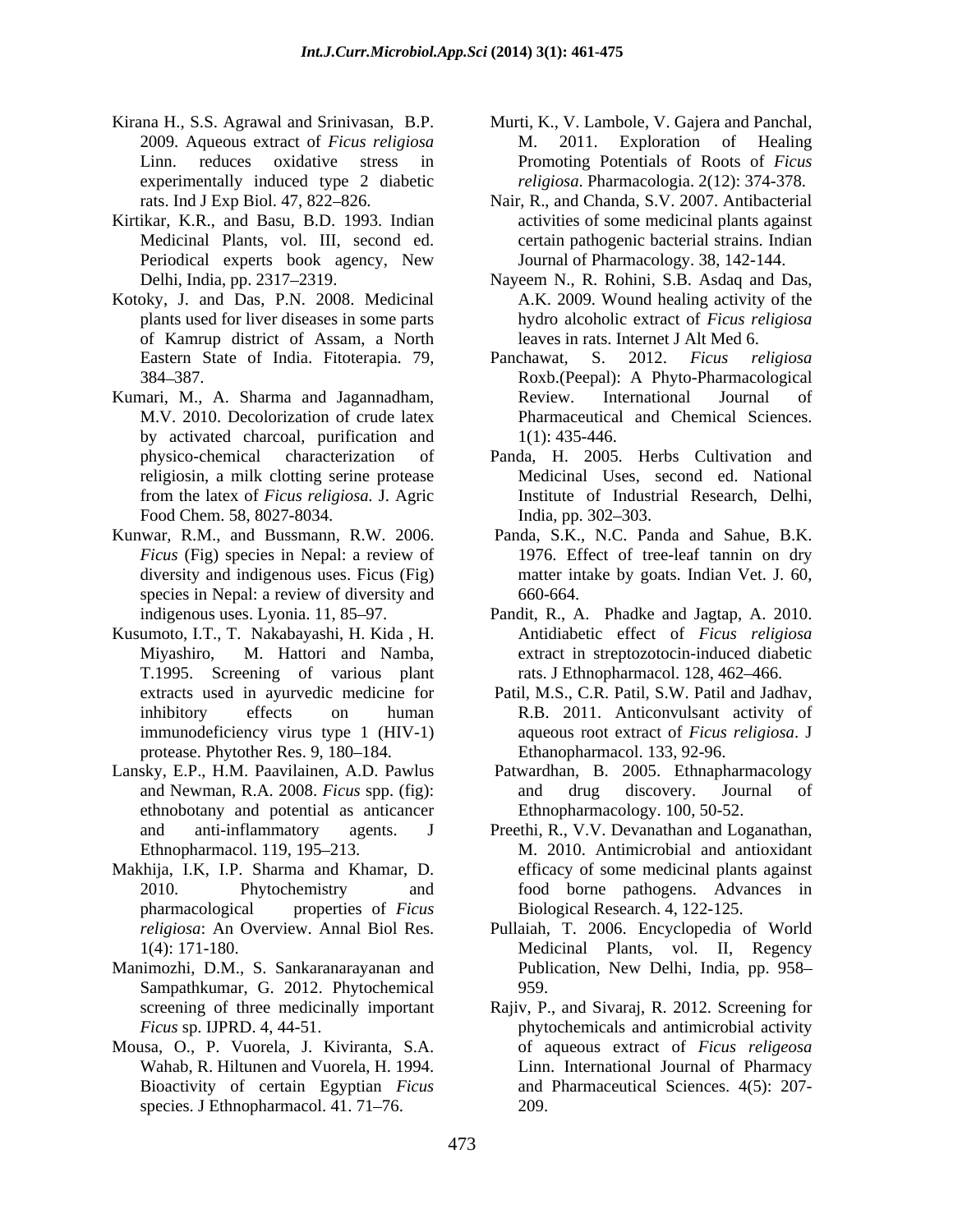- Ramakrishnaiah, G. and Hariprasad, T. 2013.
- Rao, K.S., S. Anand and Venkateshwarlu, P.
- Rawat, A.K.S., S.S. Tiwari, A. Srivastava and botanical and phytochemical evaluation of
- Roy K., H. Shivakumar and Sarkar, S. 2009.
- Saha, S., and Goswami, G. 2010. Study of anti-ulcer Activity of *Ficus religiosa* L. on
- Salem, M.Z.M., A.Z.M. Salem, L.M. Linn. (Family: Moraceae). International Antimicrobial activities and 117. *Ficus* species: An overview. African
- Sharma, S.K., and Gupta, V.K. 2007. *In vitro* antioxidant study of *Ficus religiosa* Linn.
- Shukla S., P.K. Rai, S. Chatterji, N.K. Rai, A.K. Rai and Watal, G. 2012. LIBS based
- Singh D., and Goel, R.K. 2009. Potential and Phytochemical Analysis of
- 
- Singh, D., A. Mishra and Goel, R.K. 2013.

Epilepsy Behav. 27(1): 206-11.

- *In vitro* antimicrobial activity of leaves Singh, D., B.Singh and Goel, R.K.2011. and bark extracts of *Ficus religiosa* Traditional uses, phytochemistry and (Linn.). Indian Journal of Pharmaceutical pharmacology of *Ficus religiosa*: A and Biological Research. 1(1): 37-42. review. Journal of Ethnopharmacology. 134 , 565-583.
- 2011. Memory enhancing activities of Sreelekshmi, R., P.G. Latha, M.M. Arafat, S. *F.religiosa* leaves in rodents. Clean Soil, Shyamal, V.J. Shine, V.J., G.I. Anuja, Air, Water. 391, 384-391. S.R. Suja and Rajasekharan. 2007. Anti-Srivastava, S. 2012. Comparative peroxidation studies on stem bark of *Ficus* inflammatory, analgesic and anti-lipid peroxidation studies on stem bark of *Ficus religiosa* Linn. Nat Prod Rad. 6, 377–381.
- medicinally important stem bark of *Ficus* Starr F., K. Starr and Loope, L. 2003. *Ficus* species. Asian Pacific Journal of Tropical *religiosa* Bo Tree Moraceae. Website: Diseases. 33-37. <http://www.hear.org/starr/hiplants/reports/> [pdf/ficus\\_religiosa.pdf](pdf/ficus_religiosa.pdf)
- Wound healing potential of leaf extracts of Sultana B., F. Anwar and Ashraf, M. 2009. *Ficus religiosa* on wistar albino strain rats. Effect of extraction solvent/technique on Int J Pharm Tech Res. 1, 506–508. The antioxidant activity of selected medicinal plant extracts. Molecules. 14, 2167 2180.
- experimentally induced gastric ulcers in Supriya, J., and Harshita, G. 2013. rats. Asian Pacific Journal of Tropical Standardization and Antimicrobial activity Medicine. 3(10): 791-793. The of the state of the state of the state of the state of the state of the state of the state of the state of the state of the state of the state of the state of the state of the state of the sta Camacho and Ali, H.M. 2013. Research Journal of Pharmacy. 4 (7): 114- Supriya, J., and Harshita, G. 2013. of *Ficus religiosa* Linn.(Family:Moraceae). 117.
- phytochemical composition of extracts of Swami, K.D. and Bisht, N.P.S. 1996. Journal of Microbiology Research. 7(33): *infectoria* and their biological activity. J 4207-4219. Ind Chem Soc. 73, 631. Swami, K.D. and Bisht, N.P.S. 1996. Constituents of *Ficus religiosa* and *Ficus*
- root. Int J Chem Sci. 5, 2365 2371. stem bark of *Ficus religiosa* and *Prosopsis*  Swami, K.D., G.S Malik, and N.P.S.1989. Chemical investigation of *spicigera*. J. Indian Chem. Soc. 66, 288 289.
- screening of glycemic elements of *Ficus*  Tambekar, D.H., B.K., Tiwari, S.K., Shirsat *religiosa*. Food Biophysics. 7, 43 49. and Jaitalkar, D.S. 2013. Antimicrobial Anticonvulsant effect of *Ficus religiosa*: role of serotonergic pathways. J IJLPBR. 2(3): 203-211. Medicinal Plants from Lonar Lake. IJLPBR. 2(3): 203-211.
- Ethnopharmacol. 123, 330–334. Thorat, S., D. Deshmukh, D. Gaikwad and Singh, D., B. Singh and Goel, R.K. 2012. Grampurohit, N. 2013. Anti-Ulcer effect Role of Saponins for the anticonvulsant on the ethanol extract of the bark & root effect of adventitious roots of *Ficus*  of *Ficus religiosa* Linn. in different *religiosa*. Pharm Biol. 50(7): 816-22. experimental ulcer models in rats. IJPSR. Grampurohit, N. 2013. Anti-Ulcer effect on the ethanol extract of the bark & root 4(3): 1120-1124.
	- Effect of saponin fraction from *Ficus religiosa* on memory deficit, and 2009. *In vitro* antimicrobial activity and behavioral and biochemical impairments phytochemical analysis of *Ficus religiosa* in pentylenetetrazol kindled mice. L. and *Ficus bengalensis* L. againstUma, B., K. Prabhakar and Rajendran, S.